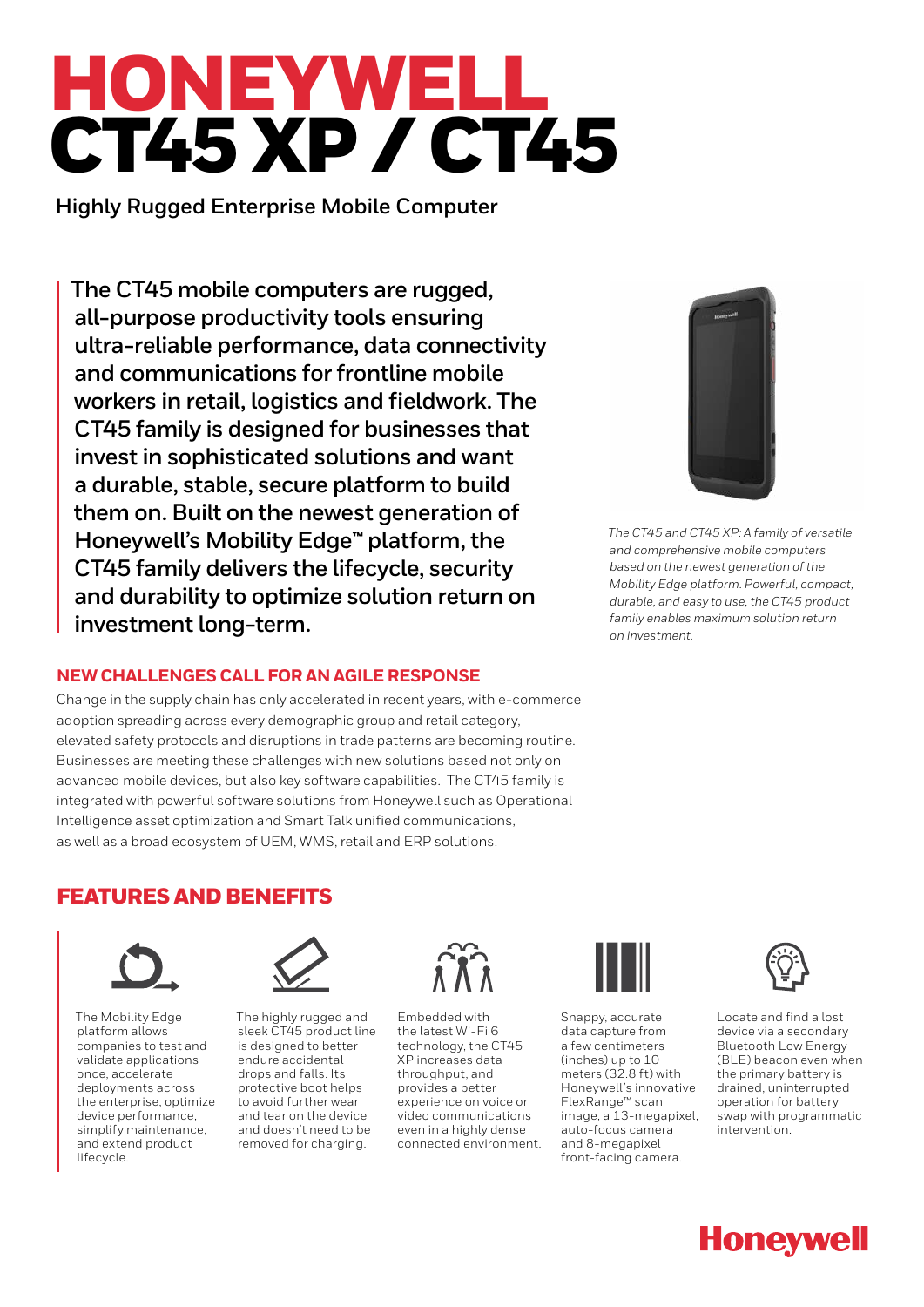## **HASSLE FREE CONNECTIVITY INSIDE AND OUTSIDE OF THE FOUR WALLS**

Mobile workers often struggle to get up-to-date information in a timely manner to boost efficiency. In response, the CT45 XP leverages the latest Wi-Fi 6 technology to facilitate access to essential information with low latency, even in a highly dense connected environment. Delivery workers can now efficiently access the network outside of the four walls using 4G-LTE advanced technology, keeping mobile frontline workers always connected to crucial information to place orders, check stock, look up order status, or scan items anywhere and anytime.

## **SURVIVES TOUGH ENVIRONMENTS**

Operation downtime results in revenue loss. The CT45 product family enables mobile workers to work while on the road, in the rain, or in a dusty warehouse. Designed to withstand challenging environments with no adverse damage or compromise to device integrity or sacrifice to ergonomic benefits. Built on a sleek design with enhancement on superior ruggedness, the CT45 product family delivers a compact device that mobile workers can carry comfortably throughout the shift and which also can endure accidental drops and falls.

## **IMPROVED PRODUCTIVITY AND EASE OF USE**

The CT45 product family extends the usability of an enterprise class device by offering a converged solution for cycle counting, on-demand delivery and asset management. It is integrated with the Honeywell Operational Intelligence solution and is available with FlexRange and 7th Generation scan options, an 8-megapixel front-facing camera, and a full suite of accessories. The full high-definition display (1920\*1080p) makes it easy to use and supports modern high definition software.

## **PROTECT INVESTMENT OF OWNERSHIP**

Stolen, misplaced or lost assets increase critical information and asset leakage risks. Featuring "Device Finder" capability, CT45 XP can easily locate lost devices even when the batteries are drained after a certain period of time. This helps to prevent permanent device loss and protect your investment.

## **BUILT ON THE MOBILITY EDGE PLATFORM**

Built on the newest generation of Honeywell's Mobility Edge platform, a durable, stable, secure foundation for effective, long lasting solutions, the CT45 family delivers the lifecycle, security and durability required by serious businesses. The CT45 leverages the latest processor and memory technology for high performance with guaranteed support through Android 13, with a commitment to support through Android 14 and Android 15, subject to feasibility.

<sup>1.</sup> CT45 product family passes (6 ft) drops to concrete at -20°C to +50°C (-4°F to +122°F) per MIL-STD-810H; multiple 2.4 m (8 ft) drops to concrete with protective boot at -20°C to +50°C (-4°F to +122°F) per MIL-STD-810H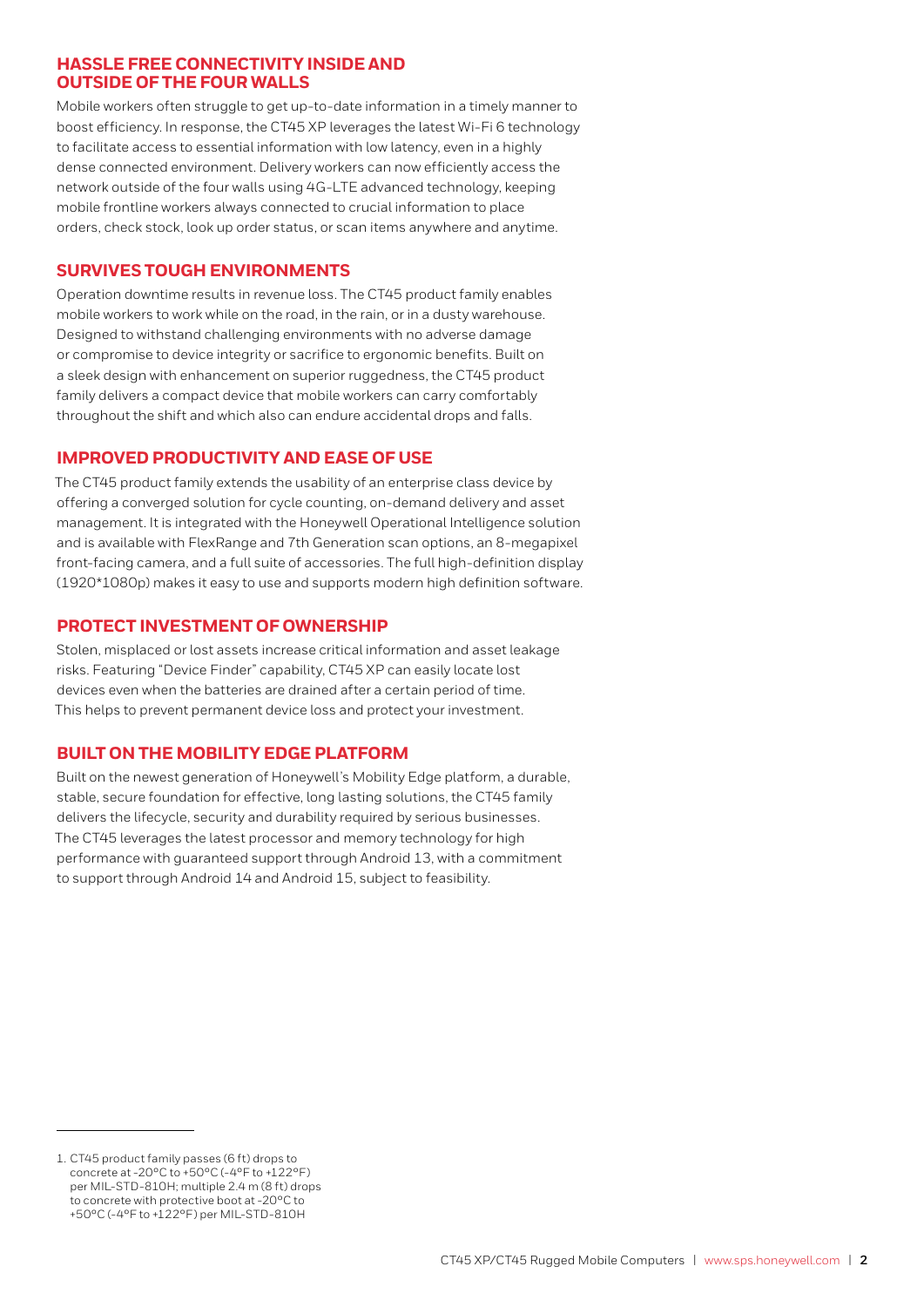# CT45 XP / CT45 Technical Specifications

### **MECHANICAL**

**Dimensions:** 163 mm x 79 mm x 19.2 mm **Weight:** 282 g (9.9oz) with battery pack

**Display Size:** 12.7 cm (5.0 in) **Resolution:** Full High Definition (1920 x 1080) (CT45XP); High-Definition (1280 x 720) (CT45)

#### **Backlight:** LED

**Touch Panel:** Rugged multi-touch capacitive touch panel, optically-bonded for extra durability. Glove, stylus and rain modes supported (CT45 XP). Water droplet rejection with screen protector mode. Covered with Gorilla Glass 5 for increased resistance to drops.

**Hard Keys:** Volume up/down key, left/right scan, power button, Push to Talk button.

**Soft Key:** On-screen scan button, reprogrammable into an application quick-launch key.

**Audio:** 3.5 mm jack\*\*, PTT, VoIP ready, speaker, HAC-compliant.

#### **Three microphones with noise cancellation**

**I/O Ports:** Durable, flat IO connector, USB Type C connector.

**USB OTG supported via I/O ports USB 3.0 is supported via USB Type C Universal Dock Platform:** Compatible

#### ENVIRONMENTAL

**Operating Temperature:** -20°C to +50°C (-4°F to +122°F)

**Storage Temperature:** -30°C to +70°C (-22°F to +158°F)

**Humidity:** 5% to 95% (non-condensing) **Drop:** Multiple 1.8 m (6 ft) drops to concrete at -20°C to +50°C (-4°F to +122°F) per MIL-STD-810H; multiple 2.4 m (8 ft) drops to concrete with protective boot at -20°C to +50°C (-4°F to +122°F) per MIL-STD-810H

**Tumble:** Exceeds 1,500 times at 1m (3.28 ft) per IEC 60068-2-32 specification

**ESD:** ±8 kV direct; ±15 kV air

**Environmental Sealing:** Independently certified to meet IP68 and IP65 standards for moisture and particle intrusion **Thermal Shock:** -30°C to +70°C

#### SYSTEM ARCHITECTURE

**Processor:** Qualcomm QCS4290/ QCM4290 octa-core, 2.0GHz

**Operating System:** Each Android version guaranteed from Android 11 to at least 13, committed support for Android 14 and Android 15, pending feasibility

**Memory:** 6 GB DDR4x RAM, 64 GB UFS Flash (CT45XP); 4 GB DDR4x RAM, 64 GB UFS Flash (CT45)

**Camera:** 13-megapixel rear camera; 8-megapixel front-facing camera.

**Sensors:** Ambient light sensor, proximity sensor, accelerometer, gyroscope, magnetometer, barometer (Model dependent), eCompass (Model dependent), hall sensor, high gravity sensor

#### **SIM:**

**CT45 XP:** Available with configurations of eSIM and Nano SIM or configurations of 2 Nano SIMs

**CT45:** Available with configurations of 2 Nano SIMs

**Storage Expansion:** User-accessible microSD card up to 512 GB (SDXC/SDHC/ SDIO-compliant)

**Battery:** Li-Ion, 3.85 V, 4020 mAh; smart battery with integrated diagnostic tools

**Battery warm swap:** Available on CT45 XP

**Charging:** Quick Charge 3.0 compliant; Less than 3 hours to be fully charged.

**Hours of Operation:** 12+ hours

**Decode Capabilities:** Honeywell FlexRange, Honeywell S0703 (1D/2D barcode symbologies), Honeywell SDKs for Android

**Application Software:** Honeywell Mobility Edge Utilities and Demos

#### **WARRANTY**

**One-year factory warranty**

#### WIRELESS CONNECTIVITY

**WWAN:** WWAN Radio (ATT/VZW/SPRINT/ TMO/NA/EU)

**AT&T FirstNet Compliant** 

## **LTE Advanced Support**

**Up to 390 Mbps CAT13 LTE downlink Up to 75 Mbps CAT5 LTE uplink** 

**LTE –** Bands 1, 2, 3, 4, 5, 7, 8, 12, 13, 14, 17, 19, 20, 25, 26, 28, 29, 30, 38, 39, 40, 41, 66, 71

**UMTS/HSPA+ (3G) –** Bands 1, 2, 4, 5, 6, 8, 9, 19

**GSM:** 850, 900, 1800, 1900 (Quad Bands)

**WLAN:** Wi-Fi certified **CT45 XP WLAN:** IEEE 802.11 a/b/g/n/

ac/ax and 2\*2 MU-MIMO

**All other configurations:** IEEE 802.11 a/b/g/n/ac

**All SKUs:** 802.11 d/e/h/i/k/r/v/u/w/mc **WLAN Security:** OPEN, WEP, WPA/

WPA2/WPA3

(Personal and Enterprise)

**Supported EAP:** TLS, PEAP, TTLS, PWD, LEAP, CCX compliant (except CT45XP WLAN)

**Bluetooth®:** V5.1 Bluetooth and BLE **2nd BLE:** Available on CT45 XP **Bluetooth Profiles:** HFP, PBAP, A2DP, AVRCP, OPP, SPP, GATT

**NFC:** Integrated NFC reader, compliant with ISO/IEC 14443 A, ISO/IEC 14443 B, ISO/IEC 15693 (ICode), MIFARE 1K / 4K, MIFARE DESFire, Sony FeliCa, ISO/IEC 18092 (Type F)

**VPN:** IPSec V4/L2TP, PPTP

**Push to Talk (PTT):** Supported **GPS Supported Protocols:** Simultaneous GNSS Receiver Support for GPS, GLONASS, Galileo, and Beidou, Assisted GPS

**\* Specifications are subject to change without notice.**

**\*\* 3.5mm jack is available on Wi-Fi version only.**

For a complete listing of all compliance approvals and certifications, please visit www.honeywellaidc.com/compliance

For a complete listing of all supported barcode symbologies, please visit www. honeywellaidc.com/symbologies.

Android, Bluetooth, Gorilla Glass and Qualcomm are trademarks or registered trademarks of their respective owners.